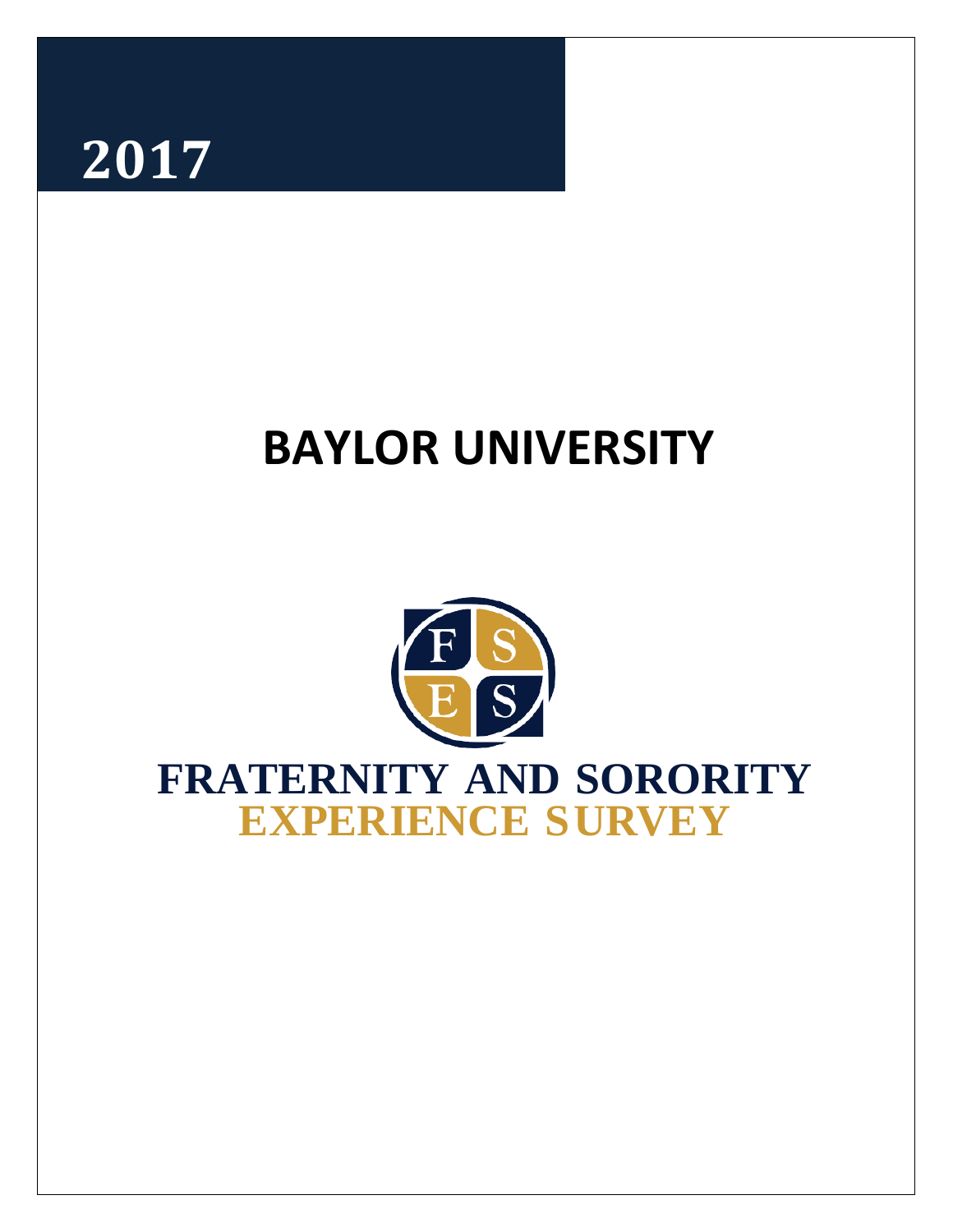# Fraternity and Sorority Experience Survey (FSES)

# - Baylor University -

### General Information

The FSES is a survey that assesses fraternity and sorority student experiences and a wide range of learning outcomes. The sections in the survey is organized into five constructs: Learning, Values, Operations, Community, and Alcohol/Social Issues. Within these constructs, several areas are covered: Academic experiences, Educational programming, Mentoring and leadership, Integration of F/S into life, Personal growth and development, Civic/community engagement, Chapter activities, Advising, Alumni/ae involvement, Membership intake process, Sense of belonging, Impact of chapter housing on experience, Relationships outside the chapter, Alcohol and drug use, Social and sexual misconduct, Intervention behaviors, and includes student demographic information.

The data contained in this report was based on data collected from fraternity & sorority members at Baylor University during the spring semester of the 2016-2017 academic year. The information presented in this report represents a small fraction of the entire data and was selected on the basis of what appears, in our opinion, to be useful for higher education practitioners. All percentages are rounded to nearest whole number.

## Demographic Information

1202 members at Baylor University participated in the FSES. Of those:

- 644 identified as female
- 199 identified as male
- 359 did not respond

#### Ethnicity

- 62% identified as White or Caucasian
- 6% identified as Hispanic or Latino
- 3% identified as Asian
- 2% identified as Black or African American
- 3% identified as other ethnicities (American Indian or Alaska Native, Middle Eastern or North African, Native Hawaiian or Other Pacific Islander or other ethnicities not listed)

5% of the students' parents attended but did not graduate from college. 8% of the students' parents completed high school or a GED and less than 1% of the students' parents did not finish high school.

# Learning (Academic experiences, Educational programming, Mentoring and leadership)

98% of new members agreed their new member education program was respectful of all members<sup>1</sup>.

In evaluating the new member education program, 91% of new members stated the program was above average<sup>2</sup> in discussing the founding values of the organization. 10% stated that the program did a below average<sup>3</sup> job in discussing multicultural awareness.

The following topics in the chapter's educational programs/workshops were evaluated by all members as above average<sup>4</sup>:

 $\overline{\phantom{a}}$ 

<sup>4</sup> Combination of "excellent" and "good" responses



**The Center for Fraternity and Sorority Research**

<sup>1</sup> Combination of "agree" and "somewhat agree" responses

<sup>2</sup> Combination of "excellent" and "good" responses

<sup>3</sup> Combination of "fair" and "poor" responses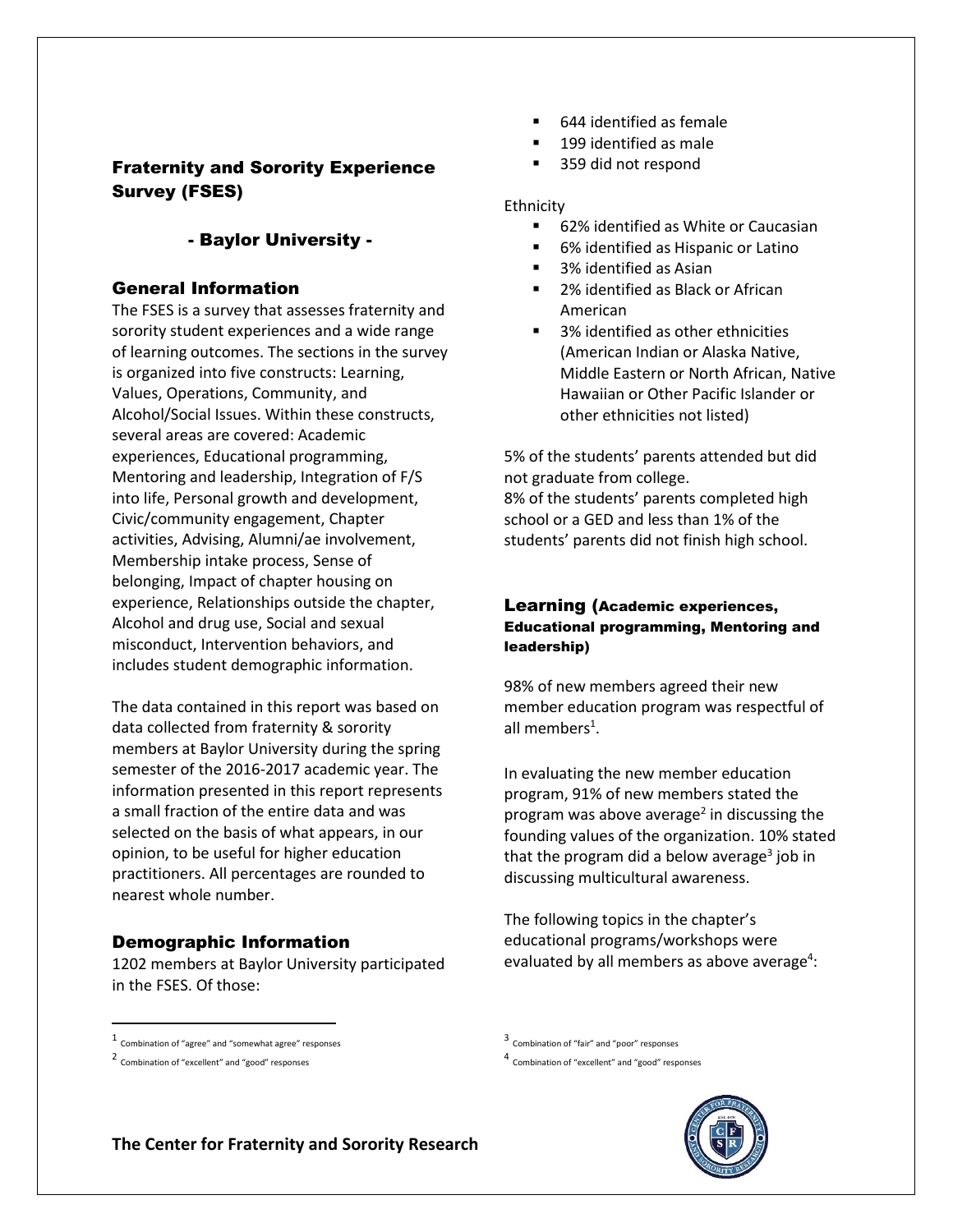- 91% The founding values of the fraternity/sorority
- 87% Hazing

■ 85% - Leadership development Alternatively, the chapter's educational programs/workshops evaluated by all members as below average<sup>5</sup>:

- 16% Multicultural awareness
- 10% Mental health awareness
- 8% Bystander intervention

#### Values (Integrating Fraternity/Sorority experiences into life, Personal growth & development, Civic/community engagement)

96% reported that their fraternity/sorority experience had a positive effect on their ability to develop positive relationships with others<sup>6</sup>.

94% reported that their fraternity/sorority experience had a positive effect on their ability to become involved in things that interest them.

93% reported that their fraternity/sorority experience had a positive effect on their commitment to serve the community<sup>7</sup>.

91% indicated that their fraternity/sorority experience had a positive effect on their sense of campus community.

91% reported that their fraternity/sorority experience had a positive effect on their sense of confidence.

59% of members reported that alumni/alumnae assist with intake/recruitment<sup>8</sup>. 40% of members reported that alumni/alumnae are not involved by attending chapter meetings<sup>9</sup>.

- 5 Combination of "fair" and "poor" responses
- 6 Combination of "agree" and "somewhat agree"
- 7 Combination of "agree" and "somewhat agree"

 $\overline{\phantom{a}}$ 

#### Operations (Chapter activities, Advising, Alumni/ae involvement, Membership intake process)

The most commonly cited reasons for joining their fraternity/sorority were:

- Friendships
- **Social opportunities**
- **Leadership development**

31% were new members/new initiates (first year of membership).

74% of members reported they received mentoring from older undergraduate chapter members. 20% reported they didn't receive mentoring from professors. The most common mentoring topic was leadership within the chapter.

Most cited their chapter spent the appropriate amount of time on brotherhood/sisterhood, philanthropy and community service, campus involvement opportunities, chapter policies and procedures, and learning course material.

94% cited that the chapter promotes brotherhood/sisterhood. 7% cited the chapter does not help them be a better student.

87% of chapter leaders stated the chapter receives formal or informal advising from their chapter advisor<sup>10</sup>. 24% of chapter leaders stated the chapter does not receive formal or informal advising from parents<sup>11</sup>.

<sup>11</sup> Combination of "rarely" and "never" responses



**The Center for Fraternity and Sorority Research**

<sup>8</sup> Combination of "always" and "usually"

<sup>9</sup> Combination of "rarely" and "never"

<sup>10</sup> Combination of "always" and "usually" responses